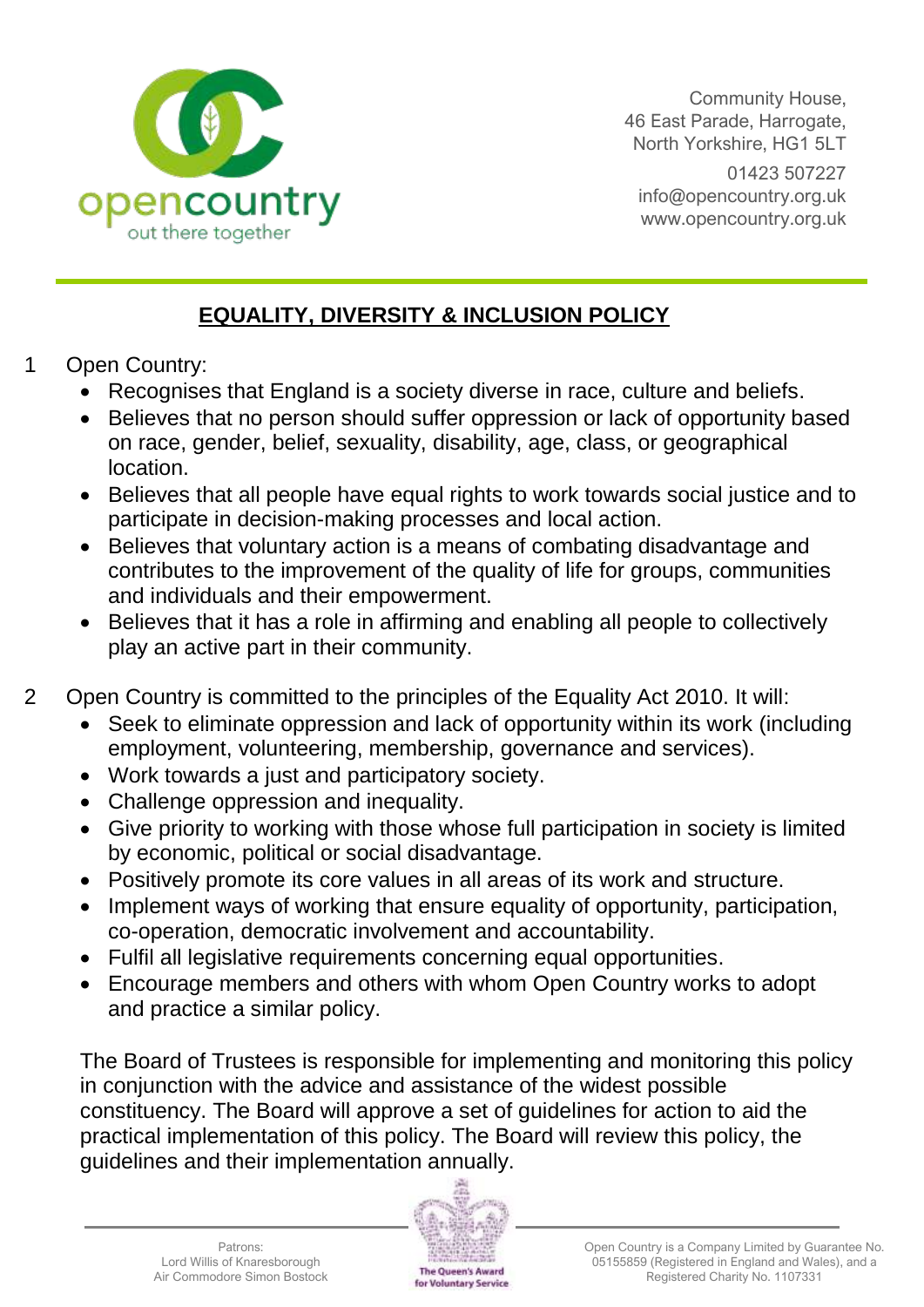## **EQUALITY, DIVERSITY & INCLUSION POLICY GUIDELINES**

These guidelines for action have been produced to aid the practical implementation of the Open Country's Equality, Diversity & Inclusion Policy. The guidelines are intended to:

- Be a useful checklist
- Be specific enough to be useful, without being impossibly detailed
- Allow space for further developments of the policy in future

## **1 Membership**

Open Country aims to have a membership that fully reflects disabled people. To seek to ensure this we will:

- 1.1 encourage disabled people to join our membership.
- 1.2 actively encourage all voluntary organisations on our mailing list to become members.
- 1.3 annually monitor the composition of our membership and further encourage under-represented groups to become members.

## **2 Board of Directors/Trustees**

Open Country aims to have a Board membership that fully reflects the areas we are working in. To seek this to ensure this we will:

- 2.1 annually monitor the composition of the Board in advance of the annual process of nominations to the Board and if necessary encourage underrepresented groups to make nominations to the Board.
- 2.2 include a copy of the policy with the papers inviting nominations for election or appointment to the Board.
- 2.3 where necessary co-opt individuals from under-represented groups on to the Board.
- 2.4 provide induction and support to all new Board members.
- 2.5 ensure that all Board members know that expenses are available and ensure that they are paid promptly.
- 2.6 at each meeting of the Board ensure that all Board members are responsible for ensuring that the conduct and decisions are in accordance with the spirit of our policy.

#### **3 Services**

Open Country aims to provide services to many people in North and West Yorkshire and beyond, within the limits of our constitution and mission statement, particularly giving priority to working with those whose full participation in society is limited by economic, political or social disadvantage. Open Country is working towards creating a welcoming and inclusive atmosphere and will positively encourage and assist disadvantaged and under-represented groups to use its

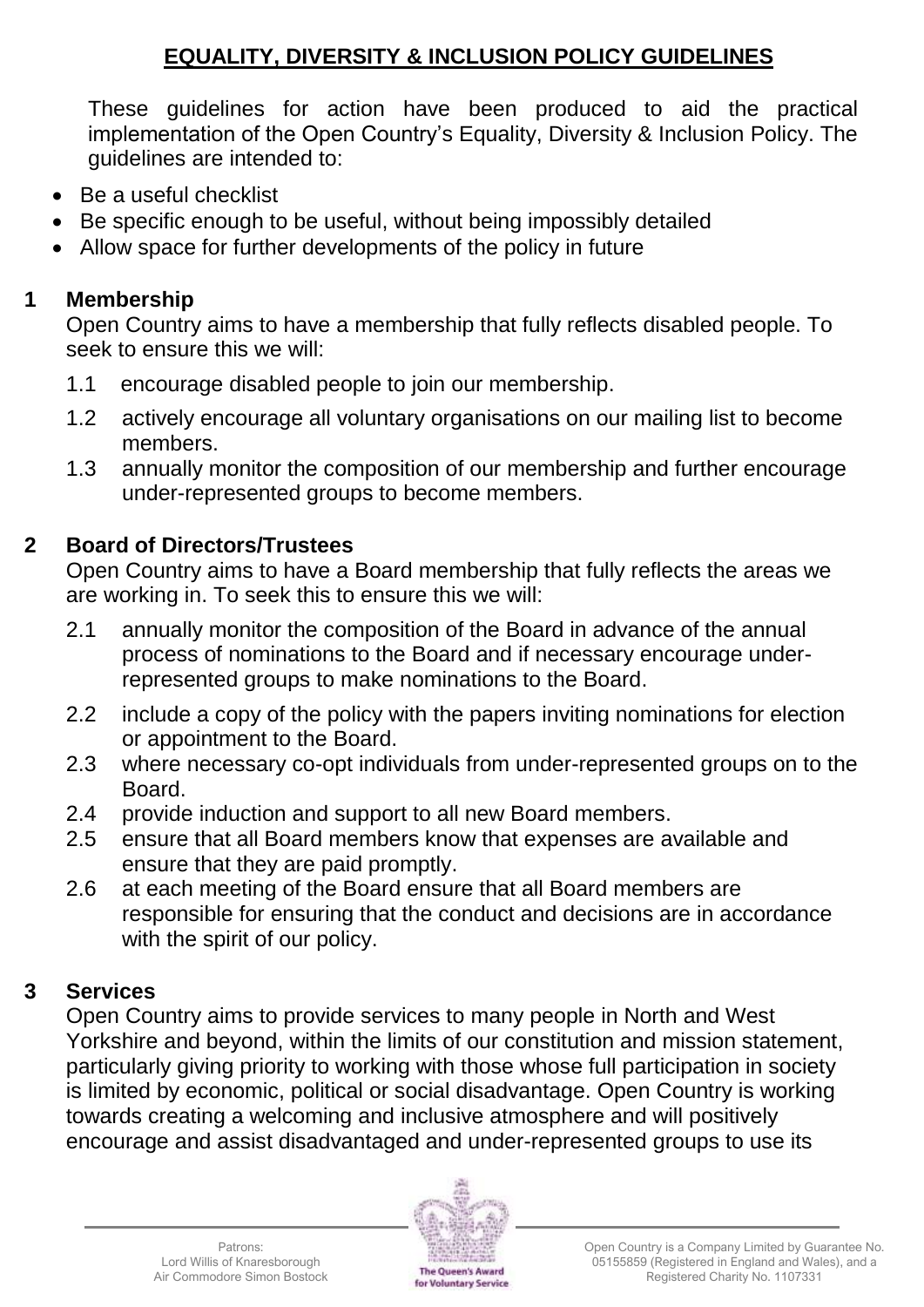services. We will, where appropriate:

- 3.1 consult with special interest groups to find out needs.
- 3.2 provide special sessions to encourage involvement by groups who do not usually use our services.
- 3.3 ensure when planning a new piece of work that we consider the need of under-represented groups.
- 3.4 monitor our services regularly in relation to equal opportunities.

## **4 Access to all meetings and events**

Open Country aims to make its service provision as accessible as possible. At all times we will seek to create a friendly and welcoming atmosphere for all, taking into account, where appropriate:

- 4.1 people's dependent and child care responsibilities.
- 4.2 different religious and cultural needs.
- 4.3 different sexual orientations.
- 4.4 personal safety.
- 4.5 timings of meetings.
- 4.6 single sex provision.
- 4.7 dates of major religious festivals.
- 4.8 access to public transport.
- 4.9 physical access including toilets.
- 4.10 dietary requirements.
- 4.11 access to information in large print, on tape, on computer disk or in Braille.
- 4.12 access to signers and induction loops.

# **5 Recruiting and employing staff**

Open Country recruits on the basis of the best candidate for the job, irrespective of race, gender, religion, sexuality, disability, age, class or geographical location. Open Country will follow all legal requirements when recruiting and employing staff and also undertakes to follow current good practice. We will:

- 5.1 ensure that all those involved in the recruitment and employment of staff are aware of the policy and have received a briefing on implementation.
- 5.2 advertise in a range of publications, media and locations as appropriate.
- 5.3 state that Open Country is seeking to be an equal opportunities employer.
- 5.4 consider all jobs for their suitability for job share/flexi-time/part-time/termtime working and, where this has been agreed, indicate this in adverts.
- 5.5 consider ways and means of employing disabled people.
- 5.6 use clear language and avoid jargon in all adverts, application forms, job descriptions and person specifications.
- 5.7 use a standard application form and ask only for information relevant to the post to be filled.
- 5.8 write and review job descriptions and person specifications to ensure that they are accurate and fair.
- 5.9 send to all applicants for the post: a job description; a person specification;